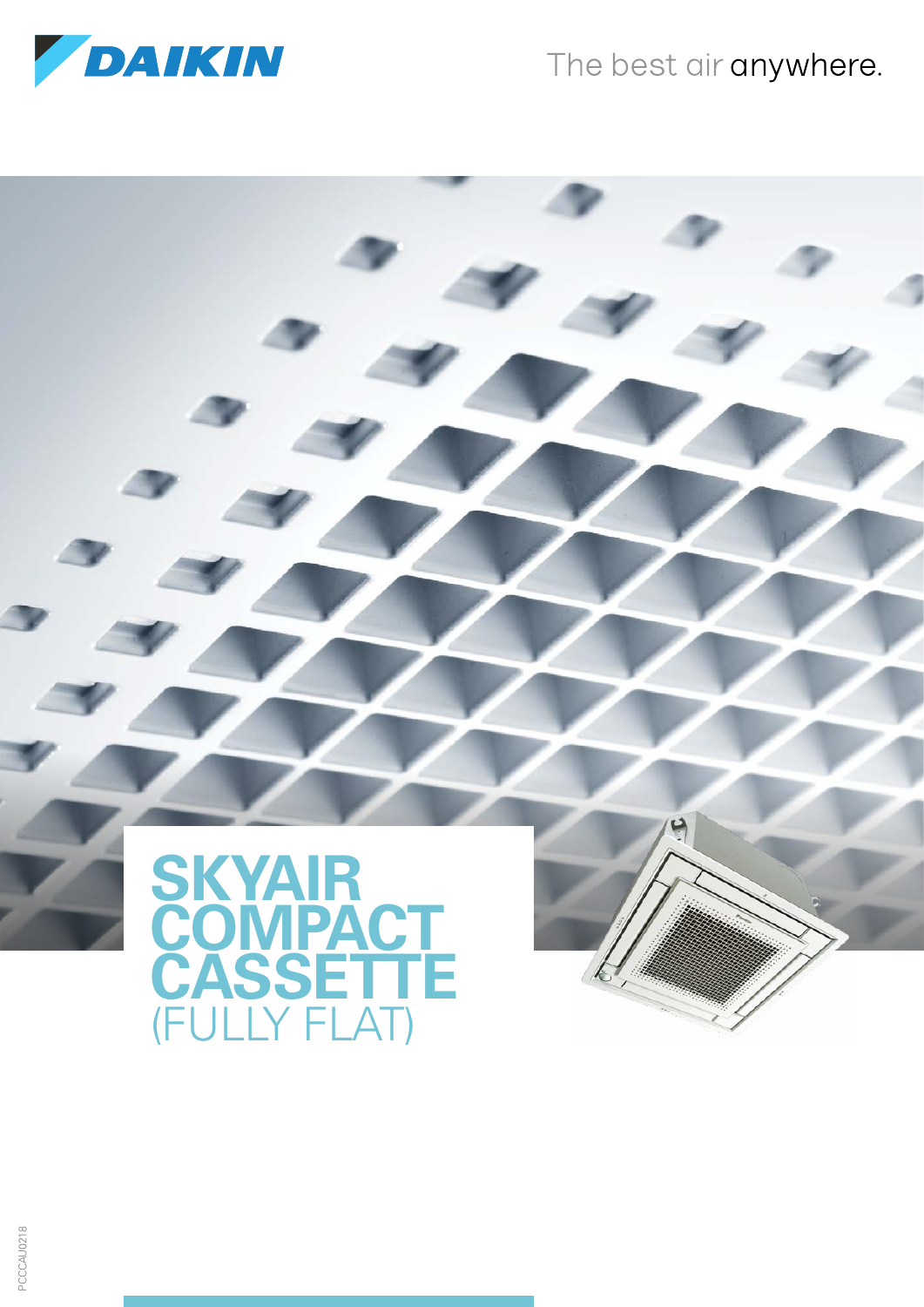Daikin's Fully Flat Cassette is a powerful, efficient and discreet solution for commercial, retail and residential applications where both aesthetics and performance are paramount.

The Fully Flat Cassette combines the latest technology with innovative functions for high operating efficiency and user comfort, all within a unique design that allows the visible panel to fit flush within standard architectural ceiling panels.



The Fully Flat Cassette is a unique iconic design with an elegant white finish with a white decoration panel. The cassette blends in, resulting in a fully discreet unit.

# DIFFERENTIATED BY **EXCELLENCE**

### TOP EFFICIENCY YEAR-ROUND

Daikin's Fully Flat Cassette delivers exceptional performance and efficiency throughout the entire year. An optional presence sensor also helps deliver even greater operating efficiency

#### **AIR QUALITY**

The quality of the air in the room is as important as the temperature and we have fitted advanced filters to help remove dust particles to ensure the air is clean.

#### **QUIET COMFORT**

The Fully Flat Cassette is one of the quietest units in the light commercial market and, in addition to the sensors, has various functions that are designed to enhance user comfort.

To ensure perfect interior comfort the Daikin Fully Flat Cassette can be fitted with an optional sensor\* linked to an advanced controller.



#### **FITS CEILING TILES PERFECTLY**

The newly designed panel integrates fully within one ceiling tile enabling lights, speakers and sprinklers to be in stalled in the adjoining ceiling tiles.







The presence sensor\* also helps direct airflow away from you for draught free comfort. While the floor sensor\* monitors temperature difference between the floor and ceiling to maintain even temperature and prevent temperature stratification in the space.

#### **FULLY FLAT WITH THE CEILING**

Daikin's Fully Flat Cassette is the first cassette that fits fully flat with the ceiling, making the unit blend discreetly in the ceiling.



When there is nobody in the room, the presence sensor\* adjusts the set point or switches off the unit, avoiding unneccesary cooling or heating. When motion is detected the temperature is reset to its original setpoint ensuring perfect, energy efficient operation.

# **DESIGN AND GENIUS IN ONE FULLY CASSETTE**

 $514m$ 

MN

**IT WASHINGTON**